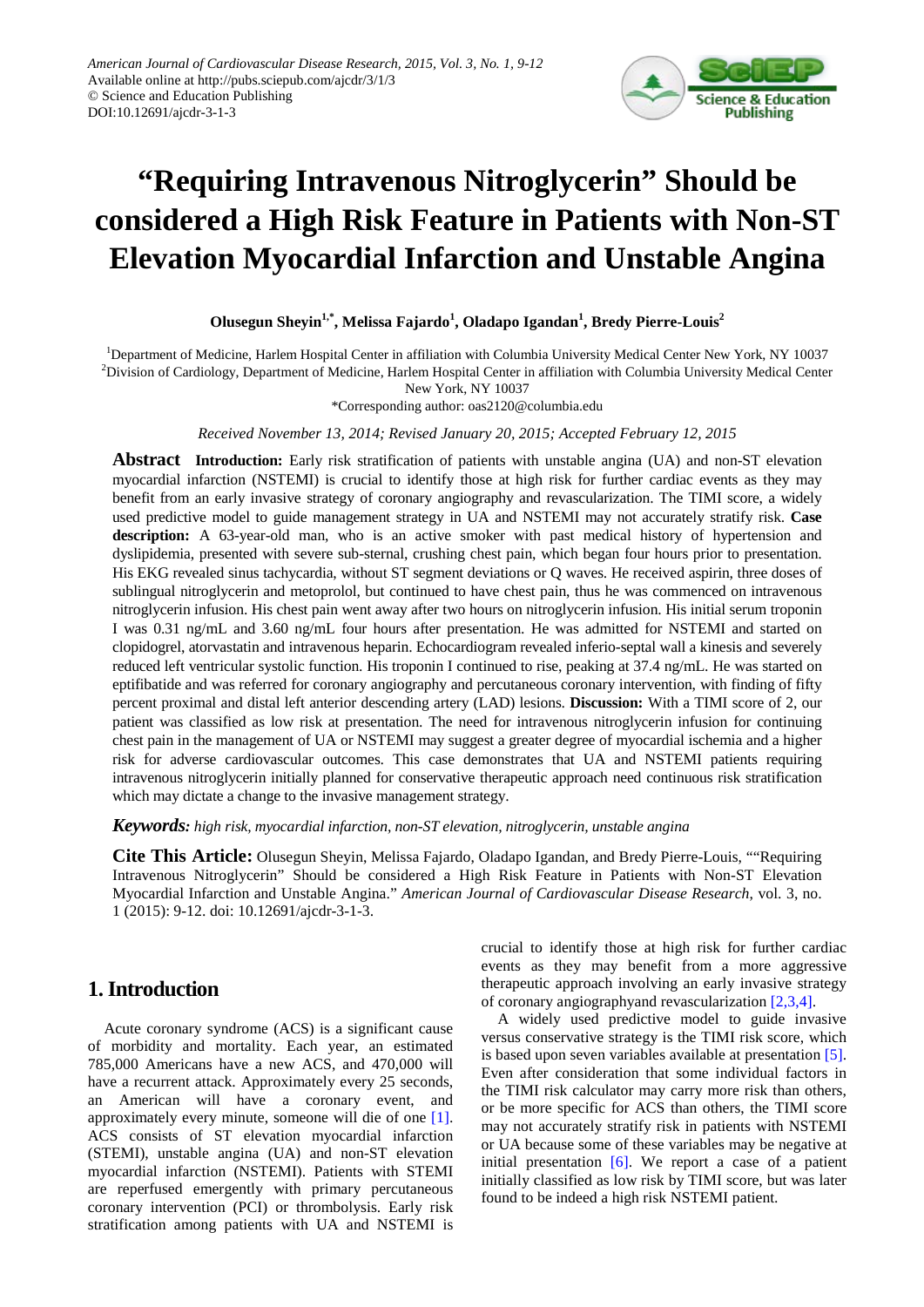#### **2. Case Description**

A 63-year-old African American man, who is an active smoker with past medical history of uncontrolled hypertension, dyslipidemia and not compliant with medications, presented to the emergency department with severe sub-sternal, crushing chest pain, with radiation to both axillae, and which began on waking up from sleep four hours prior to presentation. The pain was constant with no known aggravating or relieving factors, and was associated with palpitations, dyspnea and diaphoresis. He had a similar episode of chest pain three years prior ago as well. At that time, he had hypertensive emergency and a stroke which left him with residual dysarthria and rightsided weakness. Coronary angiogram at that time had no significant findings and he has not had angina since then. He has been smoking two to three packs of cigarettes daily for fifty years and also smokes marijuana, but he denied cocaine or amphetamine use, or a family history of early myocardial infarction.

His sitting blood pressure on presentation was 173/115 mmHg on the right arm and 170/110 mmHg on the left arm, with a pulse rate of 98/minute and oxygen saturation of 97% on room air. His electrocardiogram (EKG) revealed sinus tachycardia at 101 beats per minute, left axis-deviation, bi-atrial enlargement, first degree atrioventricular block, marked left ventricular hypertrophy with repolarization abnormalities and prolonged QRS duration (132 milliseconds), without ST segment deviations or evidence of prior myocardial infarction (Figure 1).



Figure 1. Electrocardiogram showing sinus tachycardia at 101 beats per minute, left axis-deviation, bi-atrial enlargement, first degree atrio-ventricular block, marked left ventricular hypertrophy with repolarization abnormalities and prolonged QRS duration

Physical examination revealed a middle aged dysarthric man in painful distress with an adynamic precordium, and without jugular venous distension, rales, wheezing or chest wall tenderness. He had a normal first heart sound, but with an accentuated aortic component of the second heart sound, and without murmurs or a third and fourth heart sounds. He had equal pulses in the limbs, without pedal edema. He received 325 mg of aspirin, three doses of sublingual nitroglycerin and 20 mg of intravenous labetalol. Metoprolo l50 mg peros every 12 hours was started, but he continued to have chest pain, thus he was commenced on intravenous nitroglycerin infusion, titrated up to 15 micrograms per minute to control his chest pain. His chest pain went away after two hours on nitroglycerin infusion.

His initial laboratory work-up revealed serum troponin I of 0.31 ng/mL, blood urea nitrogen of 30 mg/dL with serum creatinine of 2.7 mg/dL, hemoglobin of 14.1 g/dL, glycosylated hemoglobin of 6.2%, LDL cholesterol of 134 mg/dL, brain natriuretic peptide of 1520 pg/mL and toxicology screen positive for cannabinoids. His Chest X ray revealed cardiomegaly and clear lung fields. His repeat troponin, four hours after the initial labs came back at 3.60 ng/mL. He was admitted to the cardiac care unit for NSTEMI type 1, uncontrolled hypertension and acute kidney injury or chronic kidney disease. Aspirin and nitroglycerin infusion were continued, and he was started on intravenous heparin infusion at 1000 units per hour, clopidogrel 75 mg daily and 80 mg of atorvastatin daily. Echocardiogram obtained in the morning of the day after admission revealed moderate eccentric hypertrophy with inferior and septal wall akinesis, severely reduced left ventricular systolic function [left ventricular ejection fraction (LVEF) of 19.6%], moderately dilated left atrium, moderate mitral and tricuspid regurgitation and moderately elevated pulmonary artery systolic pressure. Angiotensin converting enzyme inhibitor was not given because of kidney injury

Even though he remained chest pain-free on medical management; his troponin I continued to rise, peaking at 37.4 ng/mL. He was started on the glycoprotein IIb/IIIa inhibitor eptifibatide 10 mg intravenous bolus, followed by an intravenous infusion at 120 mcg per minute. He was started on eptifibatide and he was referred for urgent coronary angiography and percutaneous coronary intervention, with finding of a fifty percent proximal left anterior descending artery (LAD) lesion, a fifty percent distal LAD lesion, a thirty percent left circumflex artery lesion and a thirty percent distal right coronary artery lesion. He was continued on aspirin, clopidogrel, atorvastatin and metoprolol. His chest pain resolved off nitroglycerin drip and his troponins trended down to 0.1 ng/mL by the third day after PCI. He was discharged and will be followed up in the cardiology and nephrology clinics.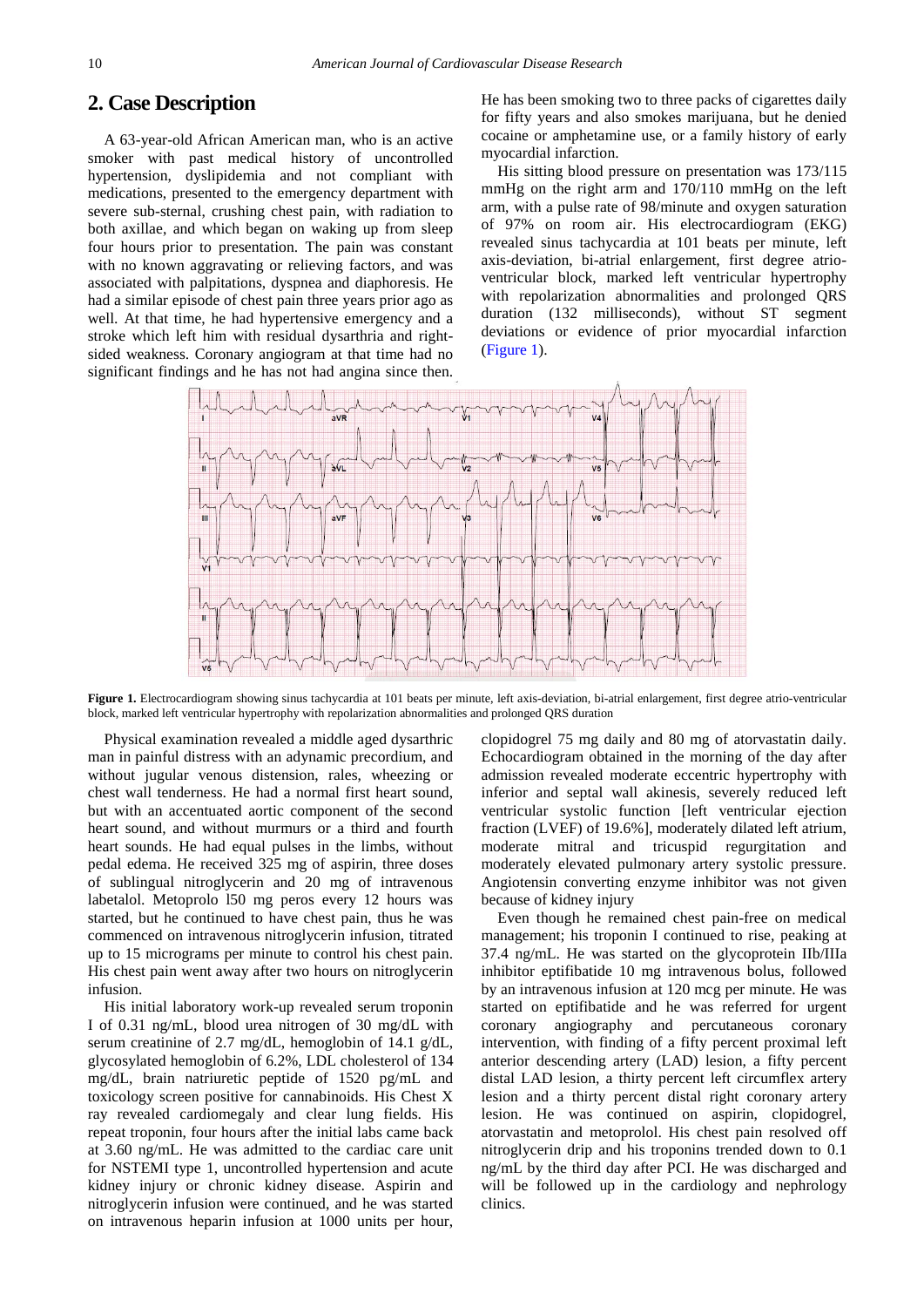#### **3. Discussion**

Initial management of UA and NSTEMI is the same because elevation of serum cardiac biomarkers, which give evidence for myocardial infarction, may be absent earlier on. A number of variables, including the presence and extent of ST segment depression, elevated cardiac biomarkers, evidence of hemodynamic instability, and persistent chest pain despite appropriate medical therapy; have been used to create risk scores such as TIMI, GRACE, and PURSUIT [\[5,7,8,9\].](#page-3-2) The TIMI risk score is based upon seven variables available at presentation; a value of one is assigned when a factor is present and zero when it is absent [\[5\].](#page-3-2)

The seven variables are:

- Age  $\geq 65$  years;
- Presence of at least three risk factors for coronary heart disease (CHD) (hypertension, diabetes, dyslipidemia, smoking, or positive family history of early myocardial infarction [MI])
- Prior coronary stenosis of ≥50 percent
- Presence of ST segment deviation on admission electrocardiogram (ECG)
- At least two anginal episodes in prior 24 hours
- Elevated serum cardiac biomarkers
- Use of aspirin in the prior seven days

Patients are considered to be at low risk when their TIMI score is 0 to 2; intermediate risk when the score is 3 to 4; and high risk when the score is 5 to 7 [\[7\].](#page-3-3)

The 2014 American College of Cardiology/American Heart Association (ACC/AHA) guidelines on unstable angina and non-ST elevation MIalso recommends that patients with UA or NSTEMI with at least one of the following features are at extremely high risk for an adverse cardiovascular event in the short term and hence should have immediate angiography and revascularization:

- Hemodynamic instability or cardiogenic shock
- Severe left ventricular dysfunction or heart failure
- Recurrent or persistent rest angina despite intensive medical therapy
- New or worsening mitral regurgitation or new ventricular septal defect
- Sustained ventricular arrhythmias

These features may suggest left main disease or multivessel coronary artery disease and hence warrant urgent angiography and revascularization. Other patient groups who could benefit from an invasive strategy include patients with: advanced age  $(>70$  years of age), prior MI, revascularization within the prior six months, ST deviation on EKG, heart failure or diabetes mellitus [\[2\].](#page-3-1)

Our patient presented to the emergency room with chest pain and he had a TIMI score of 2 at presentation (three cardiovascular risk factors – hypertension, dyslipidemia, cigarette smoking; more than two angina episodes in the preceding twenty-four hours), which puts him at 8.3 percent risk for all-cause mortality, myocardial infarction, and severe recurrent ischemia prompting urgent revascularization at 14 days, according to the findings in the TIMI 11B and ESSENCE trials [\[5\].](#page-3-2) After three dosesof sublingual nitroglycerin and intravenous labetalol and then oral metoprolol to control his blood pressure, our patient continued to have chest pain. He was then commenced on intravenous nitroglycerin, and he became

chest pain free at an infusion rate of 15 micrograms per minute. At this point in management, he did not have any of the aforementioned 2014 ACC/AHA guidelines very high risk criteria to warrant urgent invasive management, since his chest pain was adequately controlled on medical management. The beneficial effects of nitroglycerin including coronary artery and arteriolar dilatation, preload and afterload reduction and enhanced collateral blood flow, leads to an improvement in the symptoms of ischemia. However, myocardial ischemia may continue despite control of chest pain.

Our patient did not get any point for elevated serum cardiac biomarkers at presentation because they were negative. When repeat troponin I was obtained 6 hours later, it was elevated at 5.42 ng/mL, and even though he was no longer having chest pain, the troponin I continued to rise, peaking at 37.4 ng/mL 12 hours after presentation. Hence, even though the TIMI score was originally designed to be applied at presentation to guide management, it should be re-assessed periodically and updated with any evolution in the status of the patient. Although the initial score was low, the elevated troponin I obtained on serial testing increased his TIMI score to 3, putting him at intermediate risk for adverse outcomes. A change in management strategy from conservative to an early invasive approach was considered at this point, going by the TACTICS-TIMI 18 trial which showed that patients with high-risk TIMI scores of 5 to 7, as well as intermediate-risk TIMI scores of 3 to 4, benefited from early invasive strategy [\[10\].](#page-3-4) However, the decision to perform a coronary angiogram with possible revascularization was made when the patient's echocardiogram, obtained on the second day of admission, approximately 12 hours after presentation revealed severely reduced left ventricular systolic function, one of the 2014 ACC/AHA guidelinesUA and NSTEMI high risk feature.

As illustrated in this case, it is often difficult to correctly risk stratify patients presenting with UA or NSTEMI at presentation. Since intravenous nitroglycerin is considered part of medical therapy for myocardial infarction, patients whose chest pain is controlled while on nitroglycerin infusion, are not considered high risk, going by current guidelines which require recurrent angina while on optimal medical therapy. However, this case demonstrates that the management of patients with UA and NSTEMI requires continuous risk stratification. Therefore, UA and NSTEMI patients initially classified as low risk, but who require intravenous nitroglycerin should be monitored closely for prompt identification of the afore-mentioned high risk features to guide medical decision making, even in the absence of chest pain recurrence.

#### **4. Conclusion**

The need for intravenous nitroglycerin infusion for continuing chest pain in the management of UA or NSTEMI may suggest a greater degree of myocardial ischemia and a higher risk for adverse cardiovascular outcomes. UA and NSTEMI patients requiring<br>intravenous nitroglycerin initially planned for intravenous nitroglycerin initially planned for conservative therapeutic approach need close monitoring